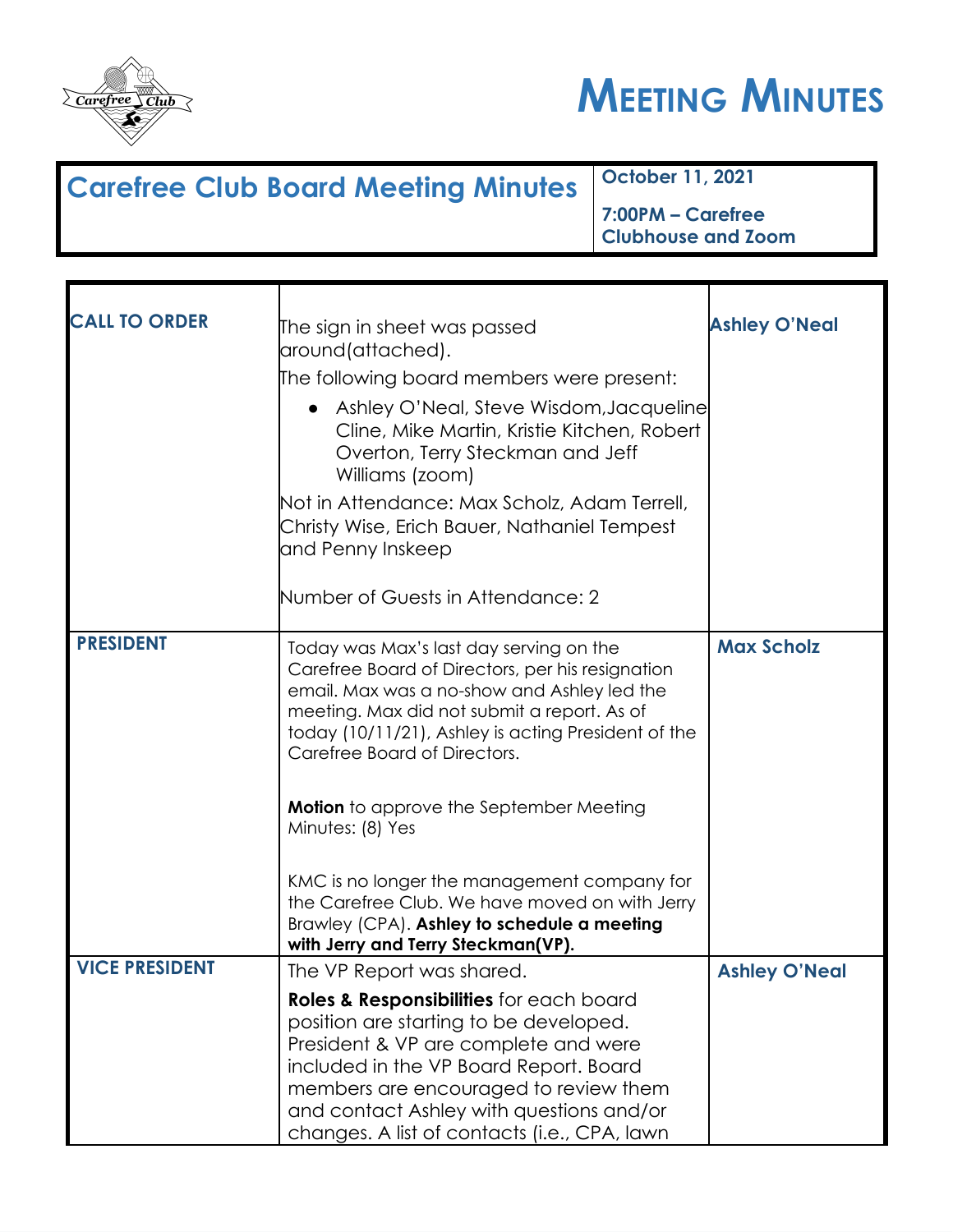|                                      | care company, pool maintenance<br>companies, etc) will be developed in<br>addition to the roles/responsibilities.                                                                                                                                                                                                                                                                            |                         |
|--------------------------------------|----------------------------------------------------------------------------------------------------------------------------------------------------------------------------------------------------------------------------------------------------------------------------------------------------------------------------------------------------------------------------------------------|-------------------------|
|                                      | <b>Action Log:</b> We reviewed and updated the<br>Action Log.                                                                                                                                                                                                                                                                                                                                |                         |
|                                      | Archive Scanning: An external hard drive was<br>purchased and submitted for reimbursement.<br>Files in the guard room are periodically being<br>scanned in and saved to the external hard drive.<br>Old files are being discarded and cleared out<br>after scanning.                                                                                                                         |                         |
|                                      | <b>VP Report is located HERE</b>                                                                                                                                                                                                                                                                                                                                                             |                         |
| <b>CORPORATE</b><br><b>SECRETARY</b> | Nate was absent from the October board meeting. <b>Nathaniel Tempest</b><br>No report was submitted.                                                                                                                                                                                                                                                                                         |                         |
|                                      | Nate to complete Action Log item: Update<br>mortgage closers on new process for new<br>homeowners. Contact information for new<br>residents to be shared with Ashley & the Welcome<br>Committee.                                                                                                                                                                                             |                         |
| <b>TREASURER</b>                     | Christy was on vacation for the October<br>board meeting. Ashley is now filling the role<br>of treasurer until further notice. Christy<br>stepped down. The financial report was<br>tabled until the November board meeting<br>and after Ashley & Terry can meet with Jerry<br>Brawley (CPA).                                                                                                | <b>Christy Wise</b>     |
| <b>POOL CHAIR</b>                    | No report submitted. Max is no longer Pool<br>Chair and the role is still open. We have<br>some time to fill this position and for the time<br>being, Ashley should be contacted for any<br>pool related questions, concerns or<br>comments.                                                                                                                                                 | <b>Max Scholz</b>       |
| <b>GROUNDS CHAIR</b>                 | The Grounds Report was discussed. Grounds<br>cleanup day was a success! \$365 was paid<br>to Green with Envy Lawn Care.                                                                                                                                                                                                                                                                      | <b>Jacqueline Cline</b> |
| <b>GRANTS CHAIR</b>                  | No report submitted. Mike researching REMC for<br>a local \$5k community grant opportunity. Ashley<br>contacted the state for an ADA grant.<br>Unfortunately being a private organization, we<br>don't qualify. The state recommended we reach<br>out to the community foundation for Johnson<br>County. The application process for 2021 starts<br>April 5th and we can request up to \$15K | <b>Mike Martin</b>      |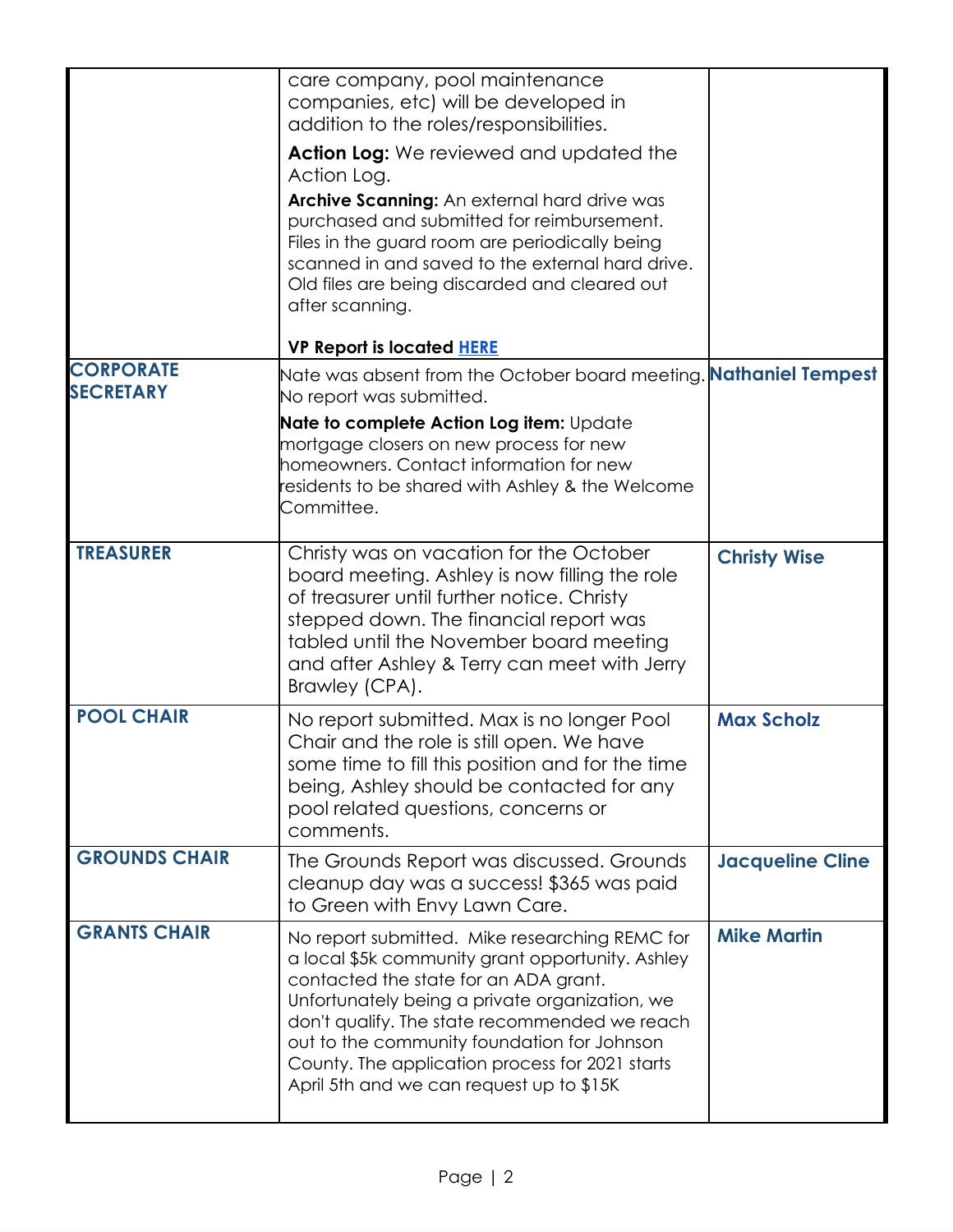| <b>ACTIVITIES CHAIR</b> | No report submitted. Emily was not present at<br>the meeting. Ashley shared the upcoming<br>Fall Fest details (October 30th). Bunco Night<br>and College Care Package Party.                                                                                                                                                        | <b>Emily Myers</b>   |
|-------------------------|-------------------------------------------------------------------------------------------------------------------------------------------------------------------------------------------------------------------------------------------------------------------------------------------------------------------------------------|----------------------|
| <b>WEBSITE CHAIR</b>    | No report submitted. Nothing to report for the<br>month of October. (In the coming months work<br>on a cardless system and scheduler. Erich will<br>provide updates).                                                                                                                                                               | <b>Erich Bauer</b>   |
| <b>SWIM TEAM CHAIR</b>  | No report submitted. Nothing to report for the<br>month of October.                                                                                                                                                                                                                                                                 | <b>Erich Bauer</b>   |
|                         | Board members shared that Erich has checks<br>and cash from the swim team that he was<br>holding onto until we switched from KMC to the<br>new CPA. Ashley to contact Erich to get that<br>money deposited.                                                                                                                         |                      |
| <b>CLUBHOUSE CHAIR</b>  | Steve shared \$748 raised in clubhouse<br>rentals. \$11.76 in expenses for spray cleaner<br>and a flash drive to store documents for the<br>new Clubhouse Chair, Terry (VP &<br>Clubhouse). Steve gave Ashley checks from<br>clubhouse rentals. Ashley to deposit.                                                                  | <b>Steve Wisdom</b>  |
| <b>NEWSLETTER CHAIR</b> | No report submitted. Ashley has a new Co-Chair,<br>Amie Delgao. The Newsletter is put on hold for<br>the 3rd Quarter 2021. The Newsletter will be sent<br>out late November - Early December.                                                                                                                                       | <b>Ashley O'Neal</b> |
| <b>OTHER</b>            | Voting for Officers for 2021-2022: Voting was<br>electronic this year due to Fall Break vacation<br>and board members out of town.                                                                                                                                                                                                  | <b>Ashley O'Neal</b> |
|                         | Email communication was sent to all board<br>members requesting which roles they want to run<br>for. Once responses were received, an electronic<br>ballot was emailed and votes were tallied.                                                                                                                                      |                      |
|                         | Results from the electronic voting are attached in<br>the Minutes. Once the results were shared with<br>the Board, Max submitted his resignation<br>(included in the minutes), and another electronic<br>ballot was emailed to the Board of Directors to<br>vote for President & Vice President, (also<br>included in the minutes). |                      |
|                         | <b>Results listed below:</b>                                                                                                                                                                                                                                                                                                        |                      |
|                         | <b>President:</b> Ashley O'Neal                                                                                                                                                                                                                                                                                                     |                      |
|                         | Vice President: Terrance Steckman                                                                                                                                                                                                                                                                                                   |                      |
|                         | Treasurer: Ashley O'Neal                                                                                                                                                                                                                                                                                                            |                      |
|                         |                                                                                                                                                                                                                                                                                                                                     |                      |
|                         | Corp. Secretary: Nathaniel Tempest                                                                                                                                                                                                                                                                                                  |                      |
|                         | <b>Grounds: Jacqueline Cline</b><br><b>Newsletter:</b> Ashley O'Neal & Amie Delgado                                                                                                                                                                                                                                                 |                      |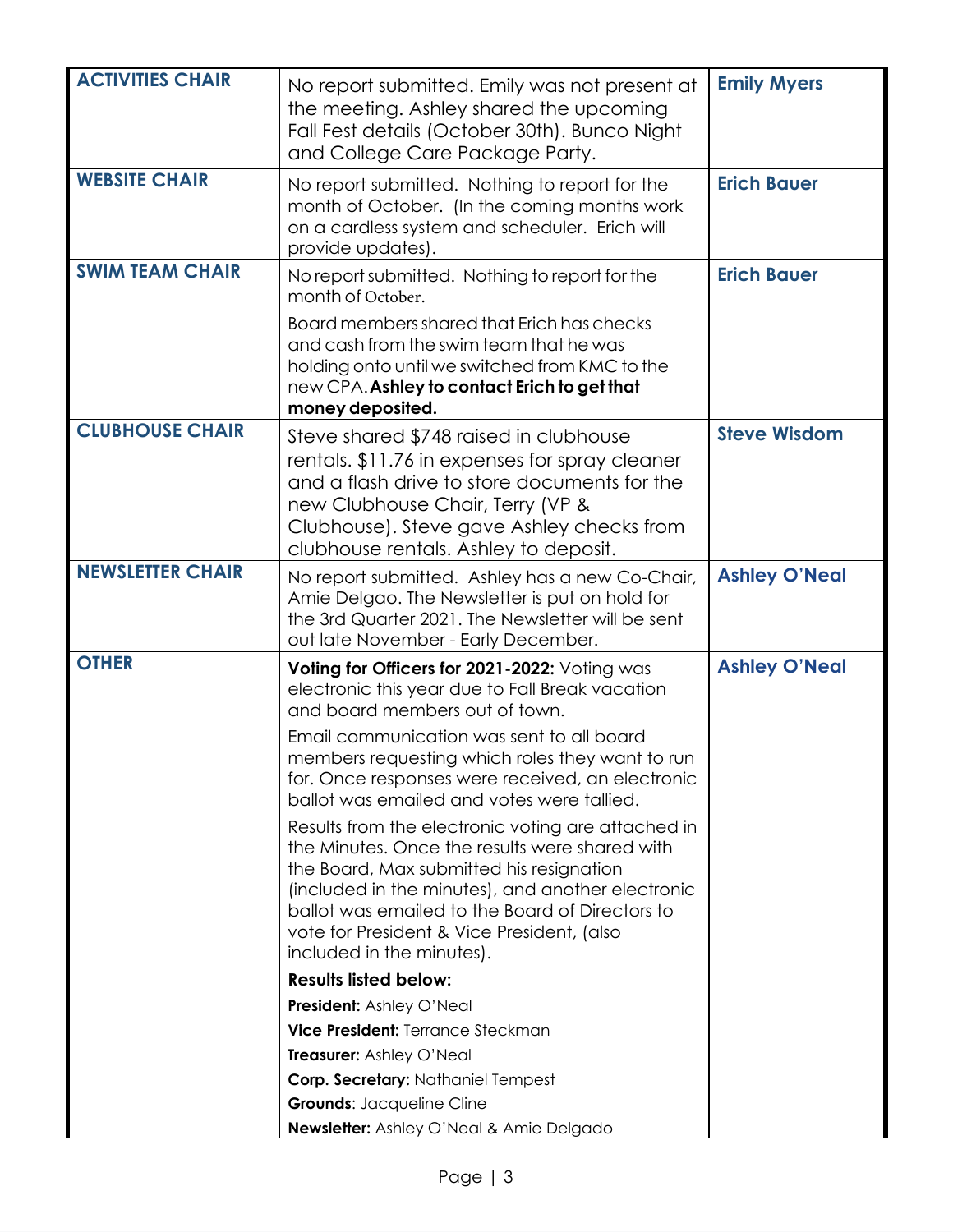|              | <b>Pool:</b> Kristie Kitchen (rescinded after results were<br>provided as a result of the time commitment)                                                                                                                                                                                                                                                                                                                                           |                                    |
|--------------|------------------------------------------------------------------------------------------------------------------------------------------------------------------------------------------------------------------------------------------------------------------------------------------------------------------------------------------------------------------------------------------------------------------------------------------------------|------------------------------------|
|              | Swim Team & Website: Erich Bauer                                                                                                                                                                                                                                                                                                                                                                                                                     |                                    |
|              | <b>Recording Secretary: Penny Inskeep</b>                                                                                                                                                                                                                                                                                                                                                                                                            |                                    |
|              | <b>Clubhouse: Terrance Steckman</b>                                                                                                                                                                                                                                                                                                                                                                                                                  |                                    |
|              | <b>Grants: Mike Martin</b>                                                                                                                                                                                                                                                                                                                                                                                                                           |                                    |
| <b>OTHER</b> | <b>Election Process &amp; Handling: Robert shared that</b><br>the Board should get a better handle on the<br>election process and requested that we make<br>sure to follow the rules of the bylaws. Ashley<br>informed Robert and all the attendees that the<br>bylaws will be discussed and reviewed at the<br>Board Member Retreat in November, Robert<br>wanted to make sure all board members are<br>educated of the bylaws and everyone agreed. | <b>Robert Overton</b>              |
|              | Nomination of Members on the Ballot: Robert<br>suggested that we take the next highest<br>candidate from the election (who qualify -<br>deeded homeowner. The next person would be<br>Daniel Black and then Tiffany Rasor.                                                                                                                                                                                                                           |                                    |
|              | <b>Motion</b> was made to bring Dan Black on as a<br>board member. (7) No (1) Yes                                                                                                                                                                                                                                                                                                                                                                    |                                    |
|              | Process to change/update bylaws: Robert<br>recommended we update the bylaws to read<br>better moving forward. He shared an example of<br>"telegram" to "email". Ashley suggested we talk<br>about bylaws at the retreat.                                                                                                                                                                                                                             |                                    |
|              | Dues Increase to Club Reserve: Robert<br>recommended that we have a dues increase to<br>match "Cost of Living". He suggested having a<br>discussion again in November with the rest of the<br>board to determine the mathematical factor for<br>this and recommended we get the opinion of<br>our CPA on what that would look like. Robert<br>would like to see this as an "Old Business" line<br>item for November's agenda.                        |                                    |
| <b>OTHER</b> | Dan raised the issue of the election and voting<br>process and asked Ashley if the Board plans to<br>do a re-vote to membership. Ashley replied that<br>"no" the board didn't think it was appropriate.<br>Ashley shared that nothing formally was voted on<br>with the other board members and if anyone<br>else on the board felt it was appropriate that we<br>can vote on a re-election.                                                         | <b>Guest - Dan</b><br><b>Black</b> |
|              | Dan asked if we had conversation with any of<br>the candidates from the election regarding<br>being eligible to run. Ashley responded that "no<br>conversation happened". Ashley reminded Dan<br>that most of the board is new and asked Dan to                                                                                                                                                                                                      |                                    |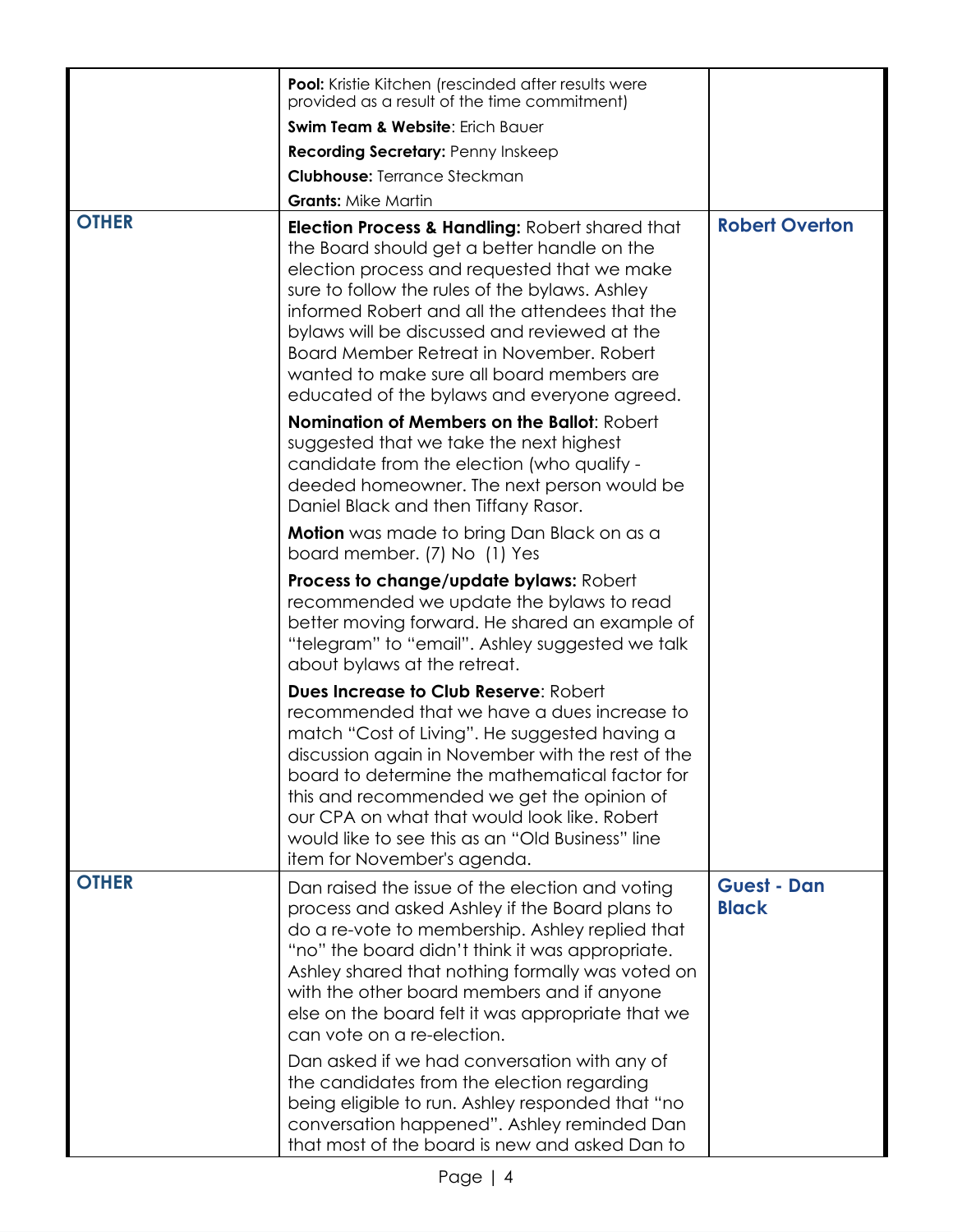|              | be a good neighbor, if you see something wrong,<br>say something and was asked that he not single<br>out a neighbor in the future. If you see a mistake,<br>say something sooner so it can be fixed.                       |                               |
|--------------|----------------------------------------------------------------------------------------------------------------------------------------------------------------------------------------------------------------------------|-------------------------------|
| <b>OTHER</b> | John shared his concerns referencing "Roberts"<br>Rules of Order" John commented that he reads<br>the minutes every month and never understood<br>what happens at the meeting and decided to<br>stop as he was driving by. | Guest - John<br><b>Hanson</b> |
| <b>OTHER</b> | At the end of the meeting, Steve gave notice of<br>stepping down as a board member. October 11,<br>2021 would be his last board meeting in 12 years.                                                                       | <b>Steve Wisdom</b>           |
|              | Thank you Steve for serving as Clubhouse Chair<br>and Board member for all these years!                                                                                                                                    |                               |
|              | Steve did say that he would continue to help<br>Terry and serve as a committee member for the<br>Clubhouse.                                                                                                                |                               |

Robert made motions to adjourn the meeting. Ashley seconded the motion. The meeting ended at 7:53pm.

Minutes recorded by Ashley O'Neal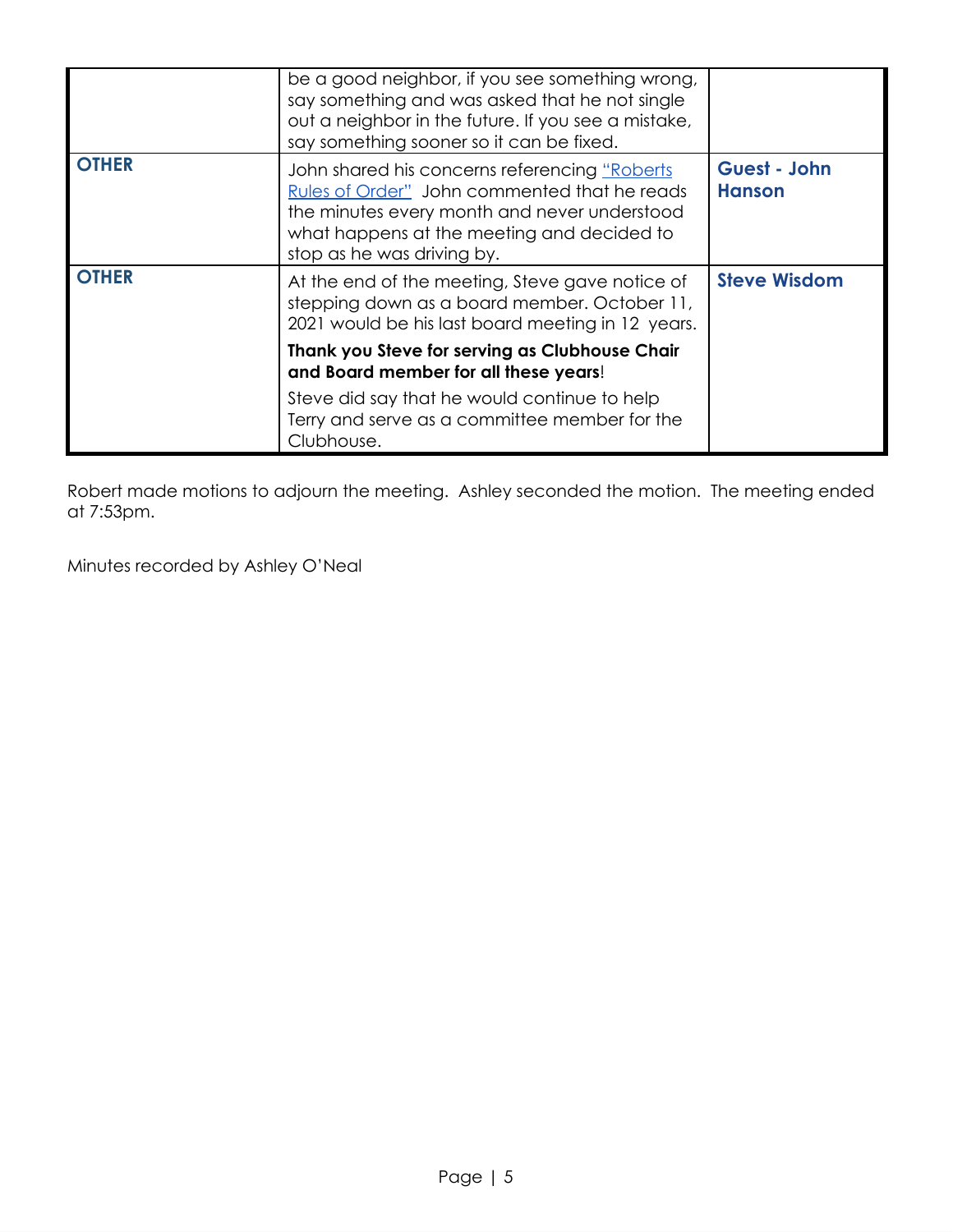



TOBER CAREFREEE CLUB

Sign in sheet October 11, 2021 7:00PM

EMAIL

## ROLE/MEMBER

Ashley O'Neal

**NAME** 

Jacqueline Cline

Steve Wisdom

Mike Martin

Robert Overton

Kristie Kitchen Terry Steckurer Dan Black Jely Hanson Jeff Williams (Zoom)

Ashleyloneal@live.com

**Vice President** 

Grands

Open

Jacquelinen Cline @yanarcom

Sterne Wieden  $70$ 

GRANTS

roverindy@hatmail.com POBRO MEASER luv2dve@gol.com bardmember

1ive/redjahoo.com nuende.

 $6$ rest

 $6u=$ st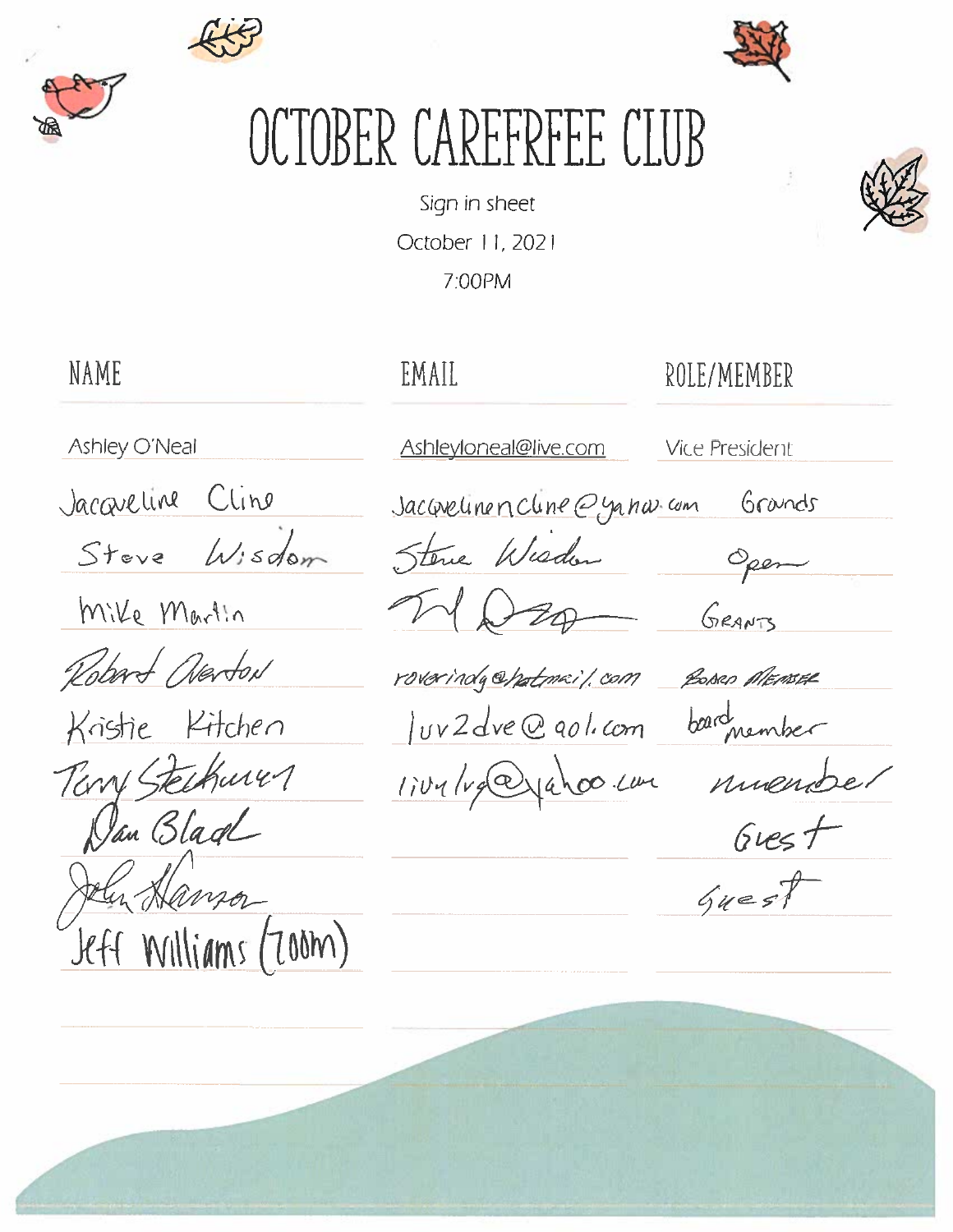| Timestamp                  | President  | Vice President              | Newsletter Chair (Co-Chair: Aime Delgado) | Pool Chair             | <b>Website Chair</b> | Swim Team Chair    |
|----------------------------|------------|-----------------------------|-------------------------------------------|------------------------|----------------------|--------------------|
| 2021/09/30 10:27:53 AM AST | Max Scholz | Ashley O'Neal               | Ashley O'Neal                             | Kristie Kitchen        | Erich Bauer          | Erich Bauer        |
| 2021/09/30 10:34:40 AM AST | Max Scholz | Ashley O'Neal               | Ashley O'Neal                             | Kristie Kitchen        | Erich Bauer          | Erich Bauer        |
| 2021/09/30 10:40:29 AM AST | Max Scholz | Ashley O'Neal               | Ashley O'Neal                             | Kristie Kitchen        | Erich Bauer          | Erich Bauer        |
| 2021/09/30 10:43:58 AM AST | Max Scholz | Terrance Steckman           | Ashley O'Neal                             | Max Scholz             | Erich Bauer          | Erich Bauer        |
| 2021/09/30 10:55:20 AM AST | Max Scholz | Ashley O'Neal               | Ashley O'Neal                             | Max Scholz             | Erich Bauer          | Erich Bauer        |
| 2021/09/30 11:03:31 AM AST | Max Scholz | Ashley O'Neal               | Ashley O'Neal                             | Max Scholz             | Erich Bauer          | Erich Bauer        |
| 2021/09/30 11:59:30 AM AST | Max Scholz | Ashley O'Neal               | Ashley O'Neal                             | Kristie Kitchen        | Erich Bauer          | Erich Bauer        |
| 2021/09/30 12:32:02 PM AST | Max Scholz | Ashley O'Neal               | Ashley O'Neal                             | Max Scholz             | Erich Bauer          | Erich Bauer        |
| 2021/09/30 1:21:50 PM AST  | Max Scholz | <b>Terrance Steckman</b>    | Ashley O'Neal                             | Kristie Kitchen        | Erich Bauer          | <b>Erich Bauer</b> |
| 2021/10/01 9:53:57 AM AST  | Max Scholz | Ashley O'Neal               | Ashley O'Neal                             | Kristie Kitchen        | Erich Bauer          | Erich Bauer        |
| 2021/10/01 11:18:44 AM AST | Max Scholz | Ashley O'Neal               | Ashley O'Neal                             | Max Scholz             | Erich Bauer          | <b>Erich Bauer</b> |
| 2021/10/01 11:58:37 AM AST | Max Scholz | Ashley O'Neal               | Ashley O'Neal                             | Kristie Kitchen        | Erich Bauer          | Erich Bauer        |
| 2021/10/01 3:30:06 PM AST  | Max Scholz | Terrance Steckman           | Ashley O'Neal                             | Max Scholz             | Erich Bauer          | <b>Erich Bauer</b> |
| 2021/10/02 2:45:11 AM AST  | Max Scholz | Ashley O'Neal               | Ashley O'Neal                             | Obstain                | Erich Bauer          | Erich Bauer        |
|                            |            |                             |                                           |                        |                      |                    |
| <b>RESULTS:</b>            | 14 - Max   | 11 - Ashley<br>3 - Terrance | 14 - Ashley                               | 7 - Kristie<br>6 - Max | <b>14 - Erich</b>    | 14 - Erich         |

**1- Abstain**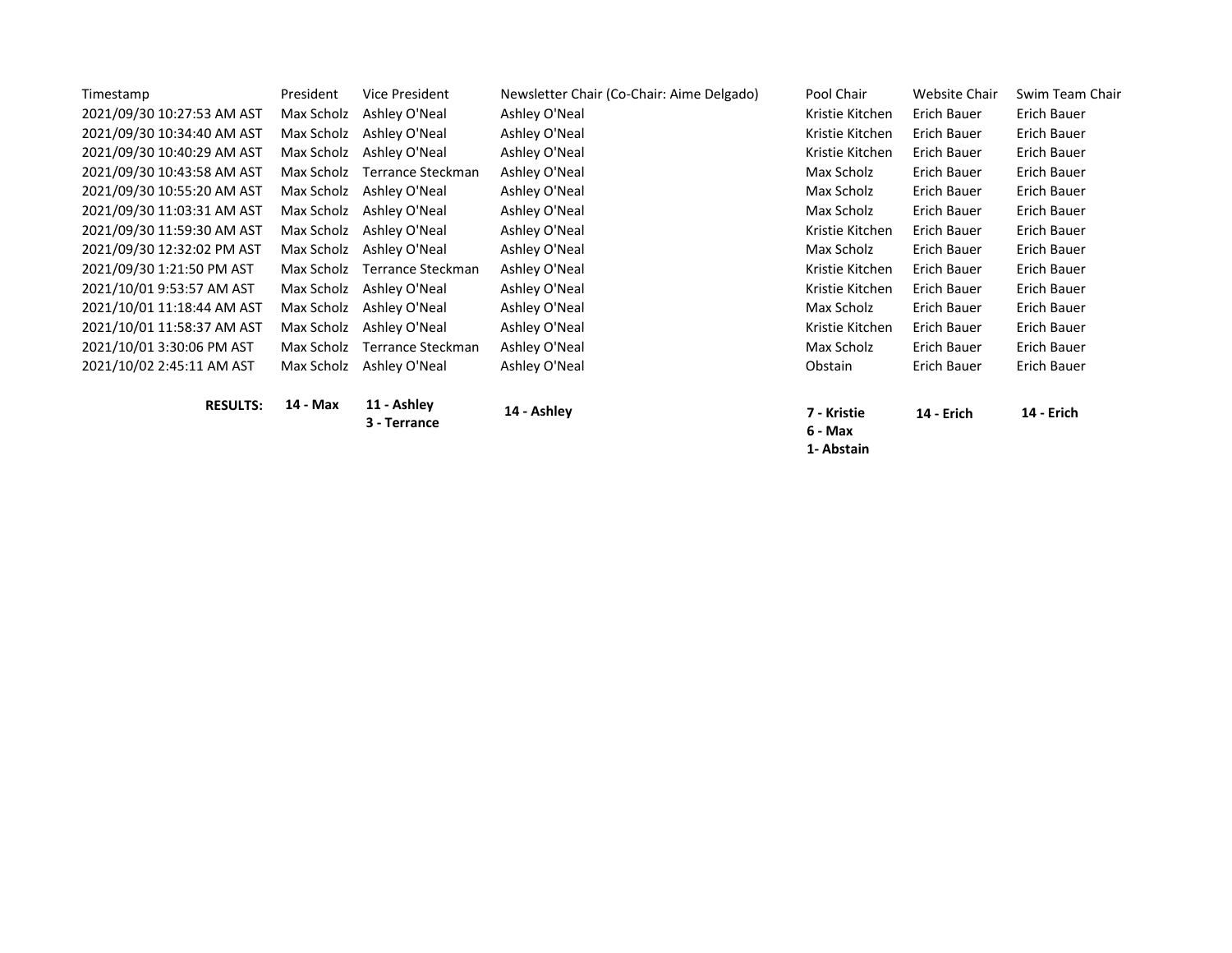| Grounds Chair    | Corporate Secretary      | <b>Recording Secretary</b> | Treasurer     | Clubhouse Chair            | <b>Grants Committee Chair</b> | Questions/Comments |
|------------------|--------------------------|----------------------------|---------------|----------------------------|-------------------------------|--------------------|
| Jacqueline Cline | <b>Nathaniel Tempest</b> | Penny Inskeep              | Ashley O'Neal | Kristie Kitchen            | Mike Martin                   |                    |
| Jacqueline Cline | <b>Nathaniel Tempest</b> | Penny Inskeep              | Ashley O'Neal | Terrance Steckman          | Mike Martin                   |                    |
| Jacqueline Cline | <b>Nathaniel Tempest</b> | Penny Inskeep              | Ashley O'Neal | Kristie Kitchen            | Mike Martin                   |                    |
| Jacqueline Cline | <b>Nathaniel Tempest</b> | Penny Inskeep              | Ashley O'Neal | Kristie Kitchen            | Mike Martin                   |                    |
| Jacqueline Cline | <b>Nathaniel Tempest</b> | Penny Inskeep              | Ashley O'Neal | Terrance Steckman          | Mike Martin                   |                    |
| Obstain          | Obstain                  | Penny Inskeep              | Ashley O'Neal | Terrance Steckman          | Mike Martin                   |                    |
| Jacqueline Cline | <b>Nathaniel Tempest</b> | Penny Inskeep              | Ashley O'Neal | Kristie Kitchen            | Mike Martin                   |                    |
| Jacqueline Cline | <b>Nathaniel Tempest</b> | Penny Inskeep              | Ashley O'Neal | Obstain                    | Mike Martin                   |                    |
| Jacqueline Cline | <b>Nathaniel Tempest</b> | Penny Inskeep              | Ashley O'Neal | Terrance Steckman          | Mike Martin                   |                    |
| Jacqueline Cline | <b>Nathaniel Tempest</b> | Penny Inskeep              | Ashley O'Neal | Terrance Steckman          | Mike Martin                   |                    |
| Jacqueline Cline | <b>Nathaniel Tempest</b> | Penny Inskeep              | Ashley O'Neal | Terrance Steckman          | Mike Martin                   |                    |
| Jacqueline Cline | <b>Nathaniel Tempest</b> | Penny Inskeep              | Obstain       | Terrance Steckman          | Mike Martin                   |                    |
| Jacqueline Cline | <b>Nathaniel Tempest</b> | Penny Inskeep              | Ashley O'Neal | Terrance Steckman          | Mike Martin                   |                    |
| Jacqueline Cline | <b>Nathaniel Tempest</b> | Penny Inskeep              | Ashley O'Neal | Terrance Steckman          | <b>Mike Martin</b>            |                    |
| 13 - Jacqueline  | 13 - Nathaniel           | 14 - Penny                 | 13 - Ashley   | 9 - Terrance               | 14 - Mike                     |                    |
| 1 - Abstain      | 1 - Abstain              |                            | 1 - Abstain   | 4 - Kristie<br>1 - Abstain |                               |                    |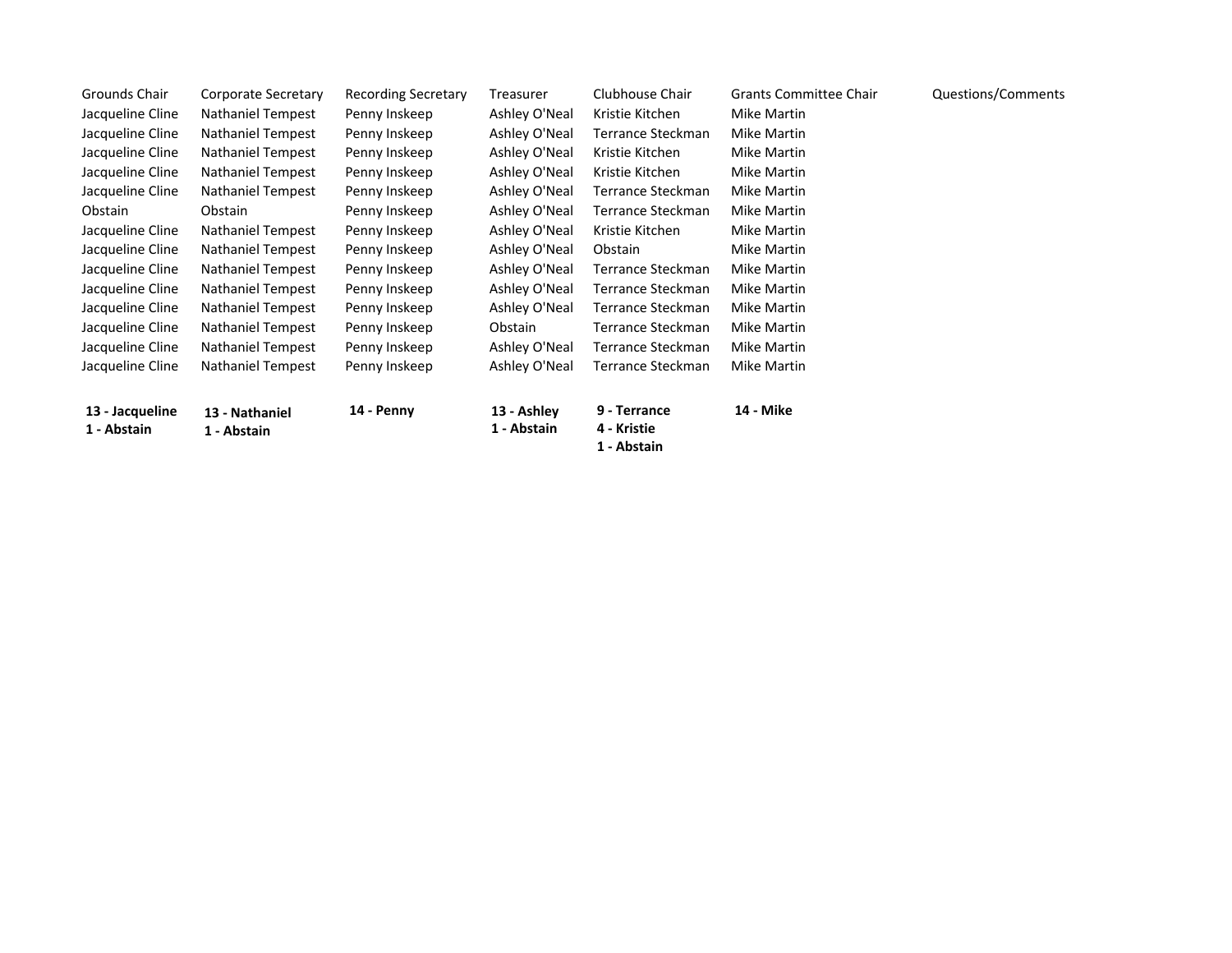| Timestamp<br>2021/10/06 11:22:19 AN Ashley O'Neal | President        | <b>Vice President</b><br><b>Nathaniel Tempest</b> | <b>Pool Chair Recommendations?</b>                            | <b>Comments/Questions</b>                                                                                                                                                                              |
|---------------------------------------------------|------------------|---------------------------------------------------|---------------------------------------------------------------|--------------------------------------------------------------------------------------------------------------------------------------------------------------------------------------------------------|
| 2021/10/06 11:24:42 AN Ashley O'Neal              |                  | <b>Nathaniel Tempest</b>                          | Stemnocks                                                     |                                                                                                                                                                                                        |
| 2021/10/06 11:52:40 AN Ashley O'Neal              |                  | <b>Nathaniel Tempest</b>                          | Consider current board members or a call out to community     |                                                                                                                                                                                                        |
| 2021/10/06 12:12:53 PM Ashley O'Neal              |                  | <b>Terrance Steckman</b>                          |                                                               |                                                                                                                                                                                                        |
| 2021/10/06 9:32:58 PM , Ashley O'Neal             |                  | <b>Nathaniel Tempest</b>                          | Max                                                           | Why wouldn't we ask Max to reconsider his r<br>him chair the pool? It was a close vote to begin<br>unable to fulfill the role?? Maybe he would say<br>under the circumstances but has this been consi- |
| 2021/10/07 9:46:56 AM Ashley O'Neal               |                  | Terrance Steckman                                 | Cheryl Ankney or Kristie Kitchen:)                            |                                                                                                                                                                                                        |
| 2021/10/07 9:47:17 AM Ashley O'Neal               |                  | Terrance Steckman                                 | Max Scholz                                                    |                                                                                                                                                                                                        |
| 2021/10/07 8:06:29 PM , Ashley O'Neal             |                  | <b>Terrance Steckman</b>                          |                                                               |                                                                                                                                                                                                        |
| 2021/10/08 1:44:03 PM . Ashley O'Neal             |                  | <b>Nathaniel Tempest</b>                          |                                                               |                                                                                                                                                                                                        |
| 2021/10/08 2:11:40 PM , Ashley O'Neal             |                  | <b>Terrance Steckman</b>                          |                                                               |                                                                                                                                                                                                        |
| 2021/10/08 4:50:49 PM , Ashley O'Neal             |                  | <b>Terrance Steckman</b>                          |                                                               |                                                                                                                                                                                                        |
|                                                   |                  |                                                   |                                                               | I can't wait to help out in the community and he<br>happen! Sorry about my change in heart about                                                                                                       |
| 2021/10/08 6:02:08 PM , Ashley O'Neal             |                  | Terrance Steckman                                 |                                                               | that is a HUGE time commitment that I can not g<br>love the pool and would be willing to help and be<br>committee just not chair it at this time.                                                      |
| 2021/10/09 9:12:55 AM Ashley O'Neal               |                  | <b>Nathaniel Tempest</b>                          | Rely on a current board member. Make a call out to community. |                                                                                                                                                                                                        |
| 2021/10/09 12:42:33 PM Abstain                    |                  | Abstain                                           |                                                               |                                                                                                                                                                                                        |
| <b>RESULTS:</b>                                   | <b>President</b> | <b>Vice President</b>                             |                                                               |                                                                                                                                                                                                        |
|                                                   | 13 - Ashley      | 6 - Nathaniel                                     |                                                               |                                                                                                                                                                                                        |
|                                                   | 1 - Abstain      | 7 - Terrance                                      |                                                               |                                                                                                                                                                                                        |
|                                                   |                  | 1 - Abstain                                       |                                                               |                                                                                                                                                                                                        |

resignation and let i with and if she now no thanks anyway idered?

elp make great things pool chair, but I know give at this time. I do pe on the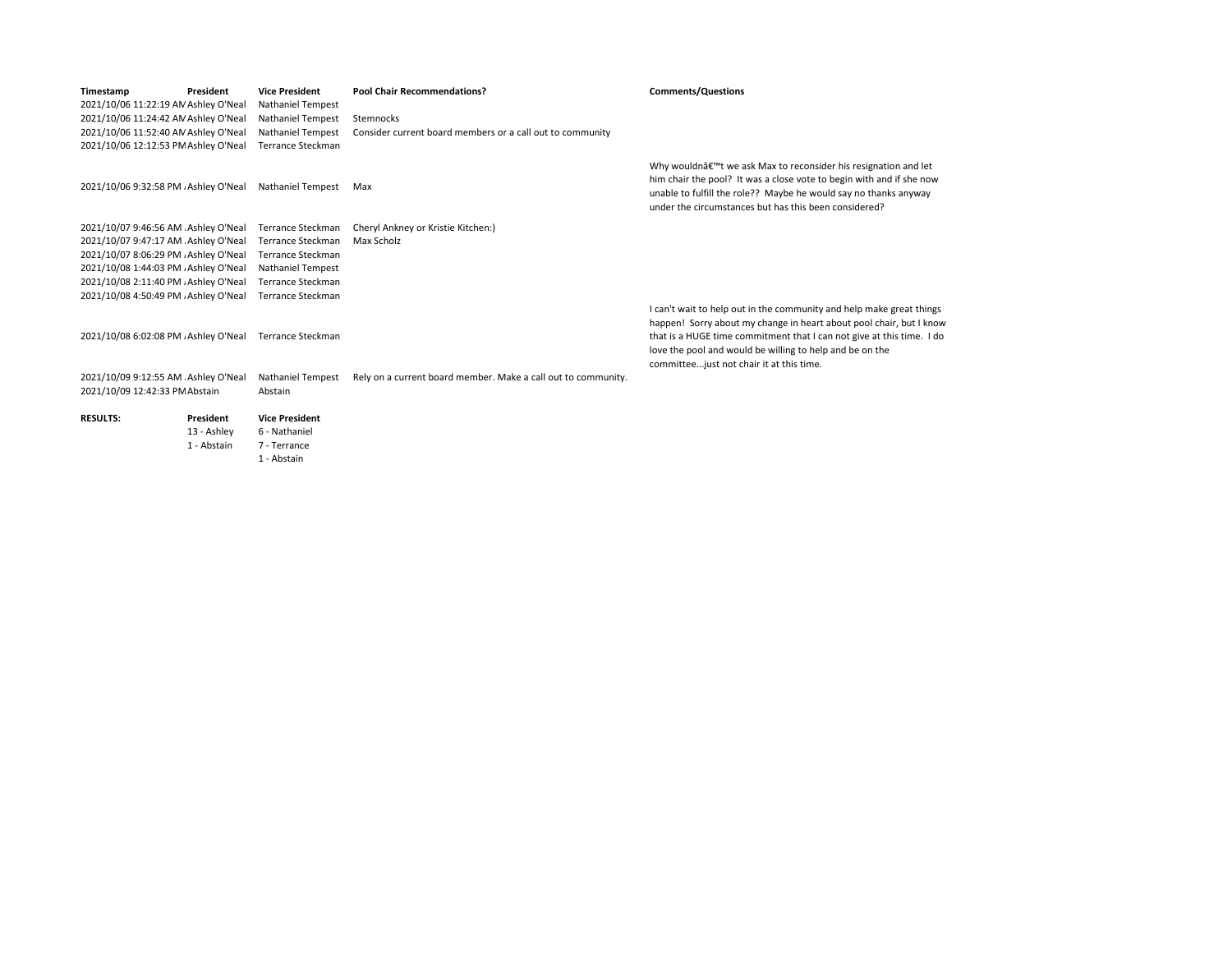## **CARFREE CLUB BOARD OF DIRECTORS**



## **ACTION LOG**

| <b>Action item</b>                                                                          | <b>Date</b><br><b>Initiated</b> | Due date    | <b>Status</b>   | <b>Responsible Person</b>  | <b>Remarks</b>                                                                                          |
|---------------------------------------------------------------------------------------------|---------------------------------|-------------|-----------------|----------------------------|---------------------------------------------------------------------------------------------------------|
| Roles/Responsibilities for Each Board Member<br>on Google Drive                             | 07/12/21                        | N/A         | <b>OPEN</b>     | Ashley O'Neal              | 08/02/21: in progress<br>09/28/21:<br>VP/President done                                                 |
| Prep Ballots for open election                                                              | 07/12/21                        | 08/09/21    | <b>COMPLETE</b> | <b>Nathaniel Tempest</b>   |                                                                                                         |
| Schedule a contractor regarding creek<br>cleanup                                            | 07/12/21                        | 08/09/21    | <b>OPEN</b>     | Jacqueline Cline           | 09/28/21: emailed<br>asking for an update                                                               |
|                                                                                             |                                 |             |                 |                            | 09/28/21: A<br>contractor has been<br>out. He will give us a<br>quote once he is back<br>from vacation. |
| Send Grounds Folder Google Drive Link to<br><b>Jacqueline</b>                               | 07/12/21                        | <b>ASAP</b> | <b>COMPLETE</b> | Ashley O'Neal              | 07/15/21: done                                                                                          |
| Locate Grounds cost from 2019-2020 (painting, 07/12/21<br>striping, etc) send to Jacqueline |                                 | <b>ASAP</b> | <b>OPEN</b>     | Max Scholz<br>Christy Wise | 09/28/21: emailed<br>asking for an update                                                               |
|                                                                                             |                                 |             |                 |                            | $10/11/21$ : Jacqueline<br>was told all that<br>information is in the<br>file cabinets.                 |
| Once Playground bubble arrives, schedule<br>installation                                    | 07/12/21                        | N/A         | <b>COMPLETE</b> | Jacqueline Cline           |                                                                                                         |
| Review polling/voting options on website for<br>future use                                  | 07/12/21                        | 08/09/21    | <b>OPEN</b>     | <b>Erich Bauer</b>         | 09/28/21: emailed<br>asking for an update                                                               |